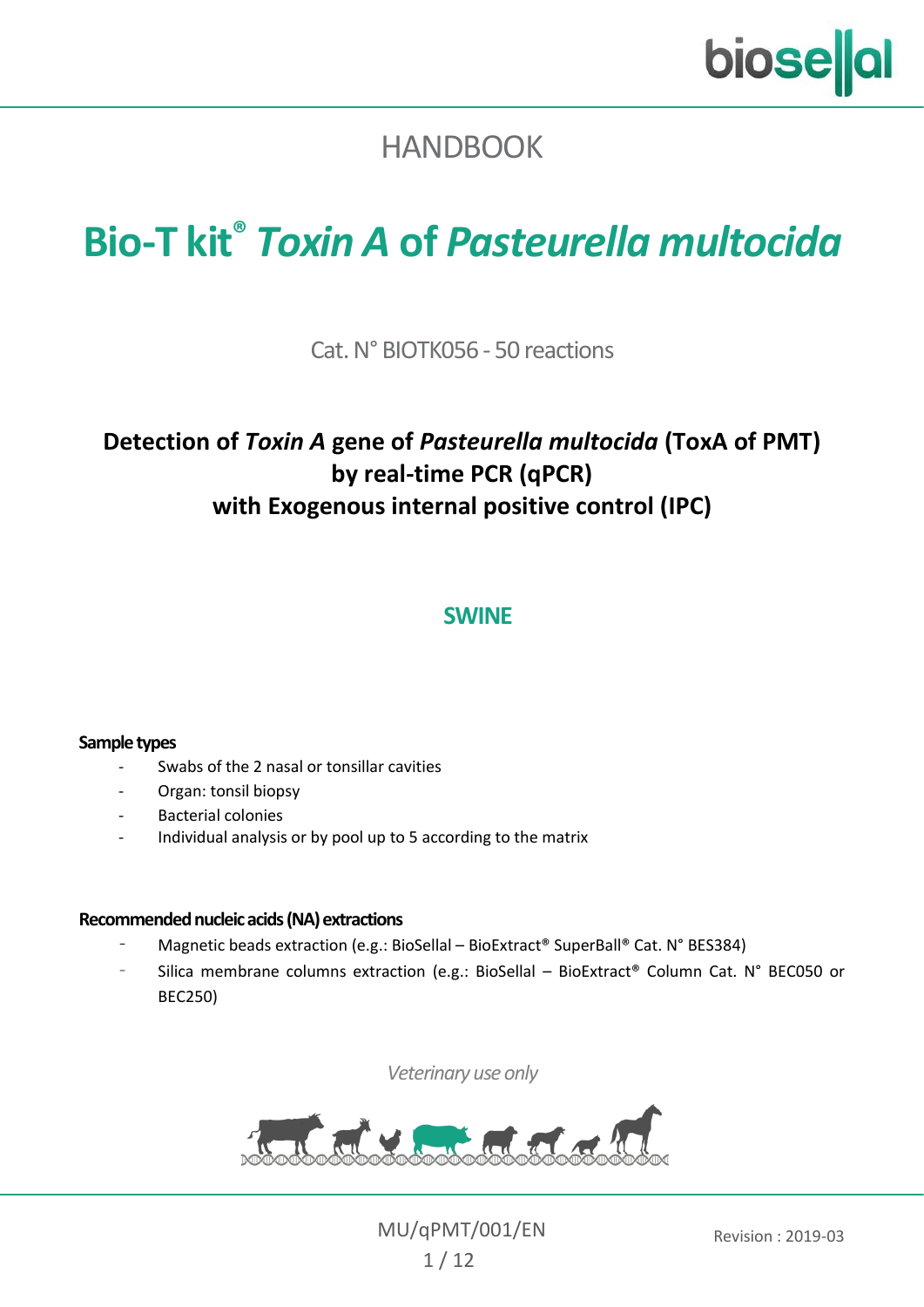# **biose**al

# **DOCUMENTS MANAGEMENT**

The Bio-T kit® *Toxin A* of *[Pasteurella](#page-0-0)* multocida has two technical handbooks:

- The extraction handbook for Bio-T kit® *Toxin A* of *[Pasteurella](#page-0-0) multocida*, displaying BioSellal's recommended extraction protocols for each type of sample.
- The Bio-T kit® *Toxin A* of *[Pasteurella](#page-0-0) multocida* [qPCR](#page-0-5) handbook, presenting the instruction information to perform th[e qPCR.](#page-0-5)

The last versions in use for each handbook are indicated on the certificate of analysis (CA) provided with the Bio-T kit® *Toxin A* of *[Pasteurella](#page-0-0) multocida*.

Besides these two handbooks, a summary report of the validation file and a performances confirmation handbook are available on request, contact BioSellal (contact@biosellal.com).

# **MODIFICATIONS MANAGEMENT**

BioSellal indicates modifications done to this document by highlighting them using the rules presented in the Table below:

| <b>MODIFICATIONS MANAGEMENT</b>                      |                                                                                                                                    |                                                          |                                                          |  |
|------------------------------------------------------|------------------------------------------------------------------------------------------------------------------------------------|----------------------------------------------------------|----------------------------------------------------------|--|
| Type of<br>modification<br><b>Highlighting color</b> | <b>Minor modifications</b>                                                                                                         | <b>Type 1 Major</b><br>modifications                     | <b>Type 2 Major</b><br>modifications                     |  |
| Impact on revision<br>/ version                      | <b>Change of revision</b><br>date<br>No change of version                                                                          | <b>Change of revision</b><br>date<br>+ change of version | <b>Change of revision</b><br>date<br>+ change of version |  |
| <b>Examples of</b>                                   | Corrections:<br>typographical,<br>grammatical or<br>turns of phrase                                                                | <b>EPC</b> reference<br>modification                     | Modification of<br>Master Mix<br>composition             |  |
|                                                      | Addition of new<br>sample type for<br>extraction                                                                                   | <b>Exogenous IPC</b><br>reference<br>modification        | Modification of<br>validated extraction<br>protocol      |  |
| modifications                                        | Addition of<br>information giving<br>more details or<br>alternative protocol<br>Addition/Suppression<br>of optional<br>information |                                                          |                                                          |  |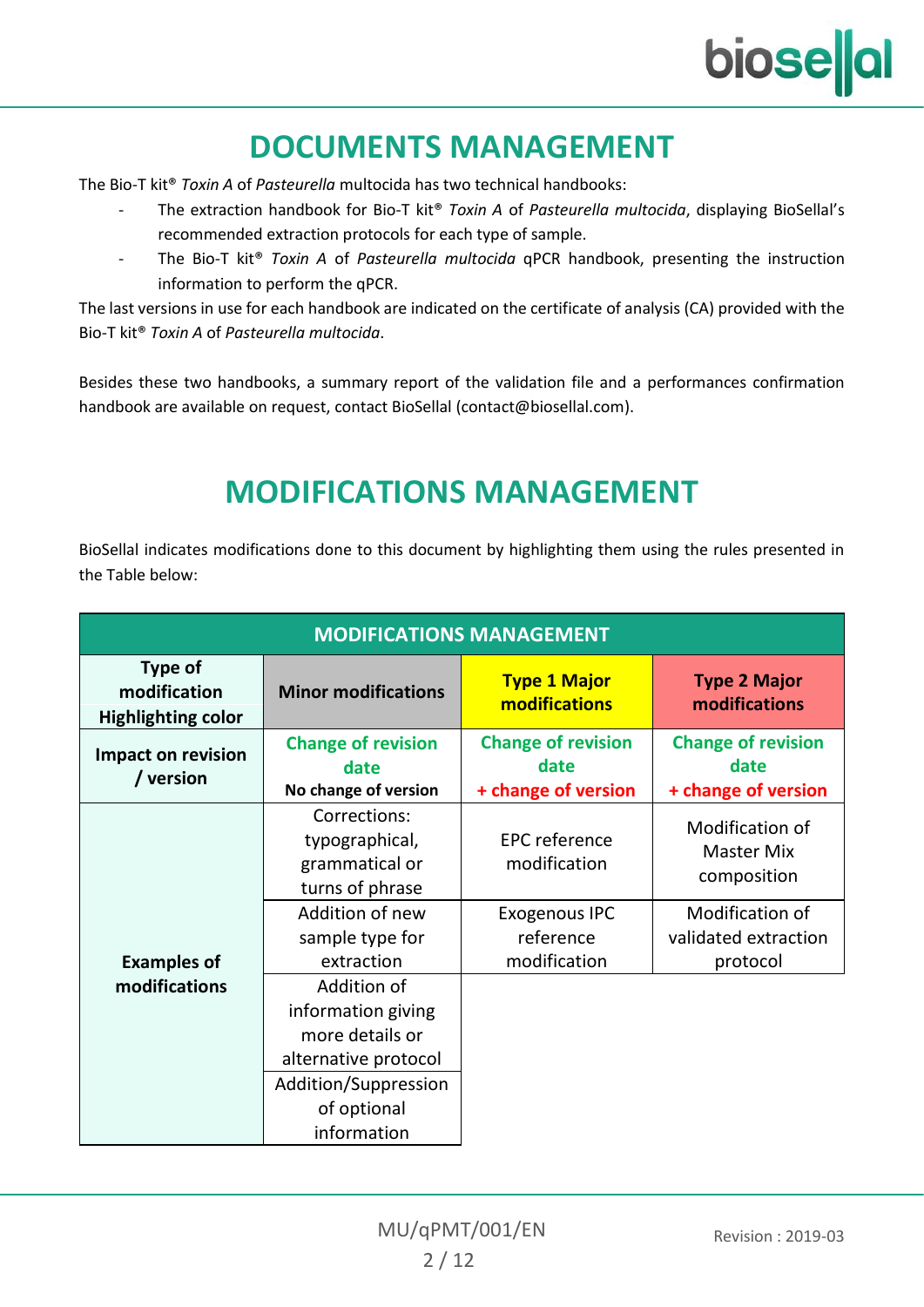# **PRESENTATION**

### **Recommendations for sampling, shipping and storage of samples**

Real-tim[e PCR](#page-0-4) is a powerful technique allowing the detection of few amounts of pathogen genome. Genome can be rapidly degraded depending on the pathogen nature (bacteria / parasites, enveloped viruses...), the genome nature (DNA / RNA) and the sample type (presence of DNase / RNase). Thus, BioSellal recommends the following instructions to guarantee an optimal diagnosis.

#### **Sampling**

To prevent cross-contamination between samples leading to false positive results, it is mandatory to use disposable materials for single use and to avoid direct contact between specimens.

#### **Shipping**

It is recommended to ship soon as possible after sampling, under cover of positive cold.

#### **Storage after reception**

Recommended storage of samples at 5°C ± 3 for a maximum of 24h (Swabs) or 8 days (organs) and ≤ -16°C for a few months and ≤ -65°C beyond 1 year. In case of culture analysis, do not freeze the sample.

### **[PIG](#page-0-7) Line**

This kit belongs to the [PIG](#page-0-7) line which gather a set of kits sharing common extraction an[d qPCR](#page-0-5) protocols. It is compatible with BioSellal's other kits belonging to the AVIAN lines. (information available on [www.biosellal.com\)](http://www.biosellal.com/).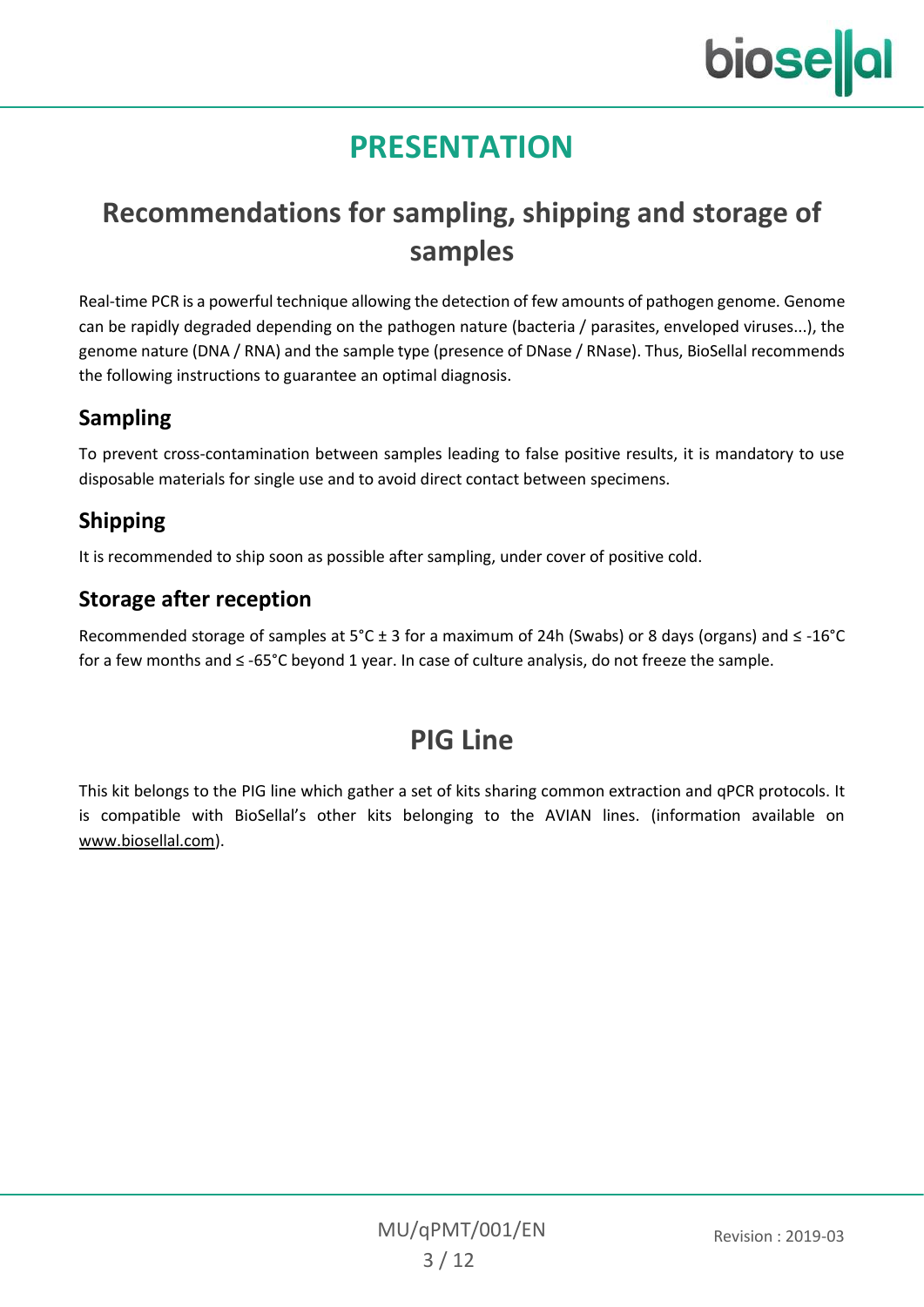

# **Description of the Bio-T kit®** *Toxin A* **of** *[Pasteurella](#page-0-0) [multocida](#page-0-0)*

The **Bio-T kit®** *Toxin A* **of** *[Pasteurella](#page-0-0) multocida* (Cat. N[° BIOTK056\)](#page-0-1) contains a ready to use **PCR Master Mix** allowing the detection **in the same reaction well of**:

- *Toxin A* **gene of** *Pasteurella multocida* [\(ToxA of PMT\)](#page-0-3) with a 6-FAM labelling
- An **[Exogenous](#page-0-6) internal positive control IPC DNA**, with a Cy5 labelling, to add at the extraction step to assess nucleic acids extraction quality and absence of RT- PCR inhibitors.

This kit, based on qualitative detection (detected or non detected) from swabs of the 2 nasal or tonsillar cavities or tonsil biopsy samples (Individual analysis or by pool up to 5 according to the matrix), was developed and validated according to the **French regulatory standard NF U47-600-2 edited by AFNOR** for the PCR part.

**Extraction protocols recommended by BioSellal are described in the Bio-T kit®** *Toxin A* **of** *[Pasteurella](#page-0-0) [multocida](#page-0-0)* **extraction handbook.**

#### **Description of the whole process**



| Extraction handbook of the Bio-T kit <sup>®</sup><br>Toxin A of Pasteurella multocida          |                                              | qPCR handbook of the Bio-T kit® Toxin A of Pasteurella multocida |                                                                    |                                                                                                              |
|------------------------------------------------------------------------------------------------|----------------------------------------------|------------------------------------------------------------------|--------------------------------------------------------------------|--------------------------------------------------------------------------------------------------------------|
| Swabs of the 2 nasal or<br>tonsillar cavities*<br>Organ: tonsil biopsy*<br>Bacterial colonies* | BioExtract® SuperBall®<br>BioExtract® Column | Ready-to-use<br><b>Master Mix</b><br>MMPMT-A                     | Samples<br>NC/NCS<br>Process positive<br>control<br>EPC (EPCPMT-A) | Dyes:<br>FAM/Cy5<br>Passive reference: ROX<br>Program:<br>PIG/AVIAN program ± RT<br>Standard or Fast ramping |

\* pretreatment mandatory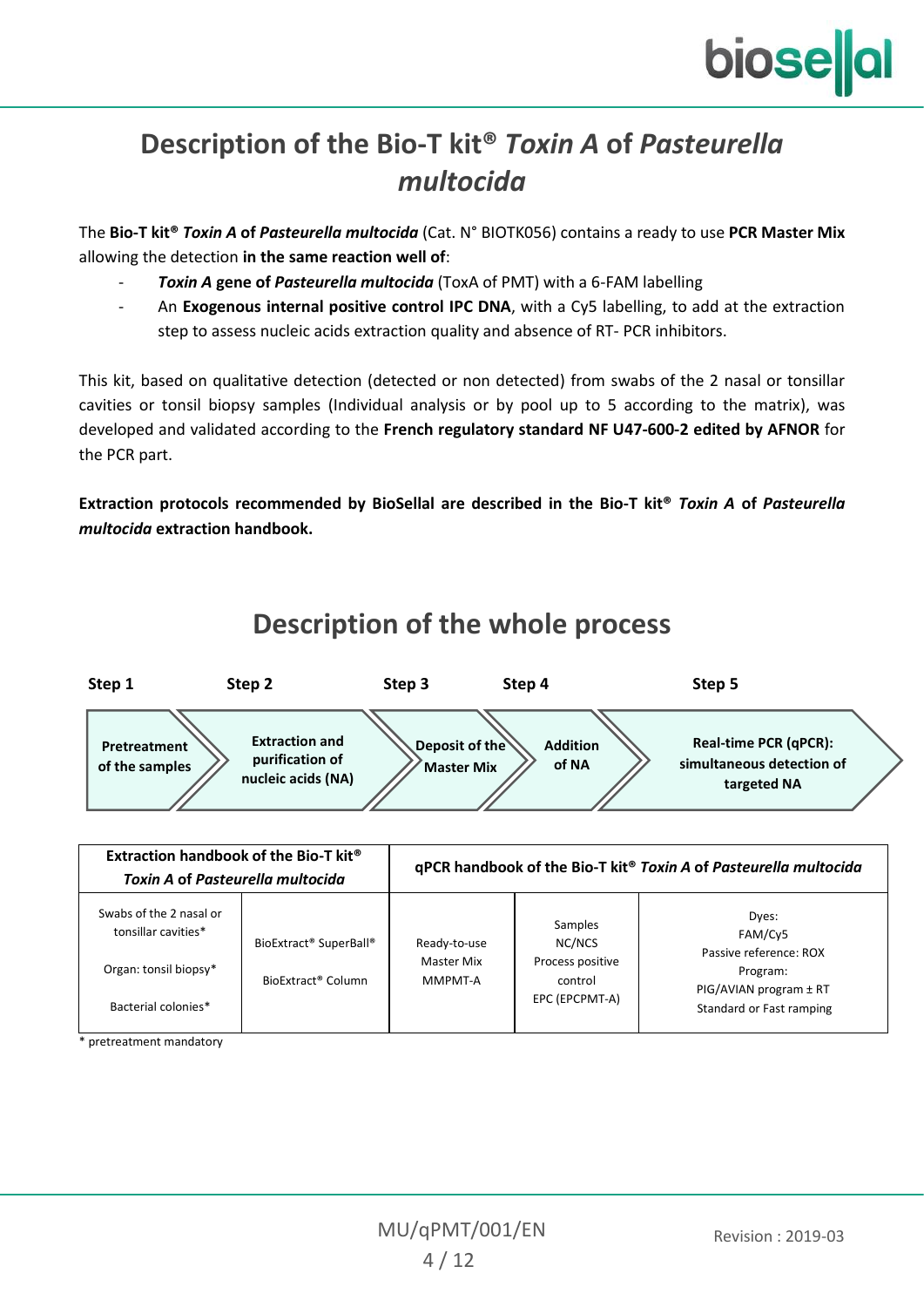#### **Kit contents and storage**

| Table 1. Description of the kit contents                                                   |                 |                |                               |                                                                                          |
|--------------------------------------------------------------------------------------------|-----------------|----------------|-------------------------------|------------------------------------------------------------------------------------------|
| <b>Description</b>                                                                         | Reference       | Volume/tube    | Presentation                  | <b>Storage</b>                                                                           |
| Master Mix (MM)<br>Ready to use                                                            | MMPMT-A         | 750 µl         | White cap tube<br>Bag A       | $\leq$ -16°C<br>Protected from<br>light,<br>« MIX » Area                                 |
| <b>Exogenous Internal</b><br><b>Positive Control (IPC)</b>                                 | IPC-A           | $250$ µ        | Pink cap tube<br>Bag B        | $\leq$ -16°C<br>« Extraction »<br>Area                                                   |
| <b>External Positive Control</b><br>(EPC)<br>Positive PCR control of ToxA of<br><b>PMT</b> | <b>EPCPMT-A</b> | $110$ µ        | Orange cap tube<br>Bag C      | $\leq$ -16°C<br>« Addition of<br>Nucleic acids »<br>Area                                 |
| Water<br>RNase/DNase free                                                                  | Agua-A          | 1 <sub>m</sub> | <b>Blue</b> cap tube<br>Bag C | $5^{\circ}$ C ± 3 or $\leq$ -16 $^{\circ}$ C<br>« Addition of<br>Nucleic acids »<br>Area |

Kit reagents are stable until the expiration date stated on the label, subject to compliance with good storage conditions.

### **List of consumables and reagents not included in kit**

| Table 2. Consumables and reagents not included in kit                                 |                                                   |                  |               |  |
|---------------------------------------------------------------------------------------|---------------------------------------------------|------------------|---------------|--|
| <b>Consumables/ Reagents</b><br>Cat. N <sup>o</sup><br><b>Description</b><br>Provider |                                                   |                  |               |  |
| BioExtract <sup>®</sup> Column                                                        | DNA/RNA column extraction kit (50)                | <b>BioSellal</b> | <b>BEC050</b> |  |
| BioExtract <sup>®</sup> Column                                                        | DNA/RNA column extraction kit (250)               | BioSellal        | <b>BEC250</b> |  |
| BioExtract <sup>®</sup> SuperBall <sup>®</sup>                                        | DNA/RNA Magnetic beads<br>extraction kit (4 x 96) | <b>BioSellal</b> | <b>BES384</b> |  |

For consumables related to the thermal cycler, refer to the user manual of the device.

### **List of reagents to confirm laboratory performances**

To confirm performances of your thermal cycler(s), [ToxA of PMT](#page-0-3) DNA (quantified in copy number/[qPCR\)](#page-0-4) provided with th[e qPCR](#page-0-5) kit (**orange** cap tube) could be used. Please, contact BioSellal for more information [\(tech@biosellal.com\).](mailto:tech@biosellal.com)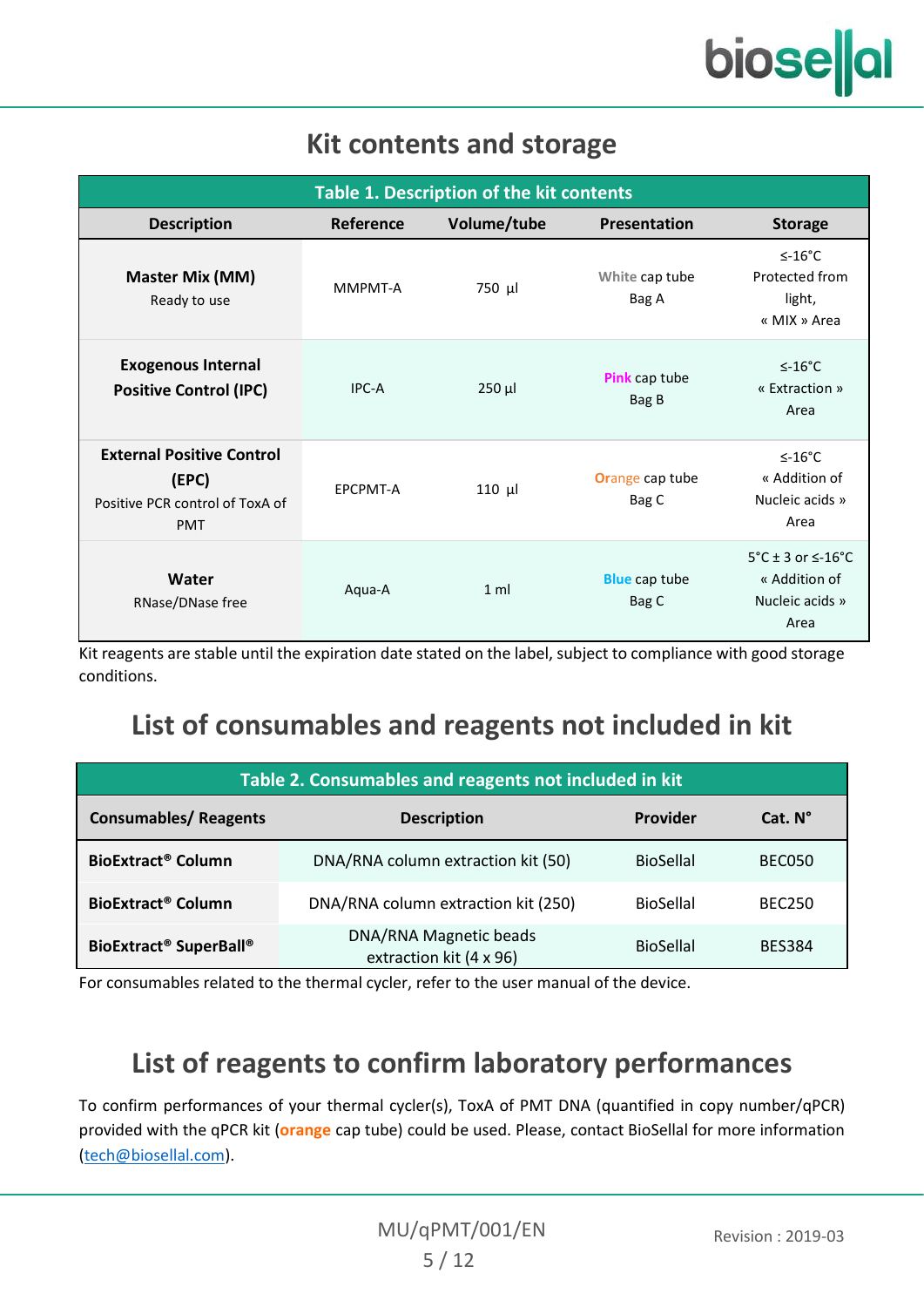### **Main critical points**

- Wear appropriate personal protective equipment (lab coat, disposable gloves frequently changed).
- Work in dedicated and separate areas to avoid contamination: "Extraction" (unextracted samples storage, extraction equipment area), "Mix" (ready to use MM storage, [qPCR](#page-0-5) plates preparation), "Nucleic acids Addition" (Nucleic Acids storage and addition of extracted nucleic acids and controls in th[e qPCR](#page-0-5) plate), "PCR" (final area containing the thermal cycler(s)).
- Use dedicated equipment for each working area (gloves, lab coat, pipettes, vortex, ...).
- Use filter tips.
- Before use, thaw all components at room temperature.
- Vortex and spin briefly (mini-centrifuge) all reagents before use.
- Avoid the repetition of freezing-thawing cycles for samples, lysates, extracted nucleic acids.
- **Pathogens of PIG LINE could be DNA or RNA. Working with RNA is more demanding than working**  with DNA (RNA instability and omnipresence of the RNases). For these reasons, special precautions must be taken:
	- o Always wear gloves, change them frequently, especially after contact with skin or work surfaces.
	- o Treat all surfaces and equipment with RNases inactivation agents (available commercially).
	- $\circ$  When wearing gloves and after material decontamination, minimize the contact with surfaces and equipment in order to avoid the reintroduction of RNases.
	- o Use "RNase free" consumable.
	- o It is recommended to store the RNA at  $\leq 5^{\circ}$ C ± 3 during the manipulation and then freeze it as soon as possible, preferably at ≤ -65°C or by default at ≤ -16°C.
	- $\circ$  Open and close tubes one by one in order to limit the opening times and avoid any contact with RNases present in the environment (skin, dust, working surfaces…).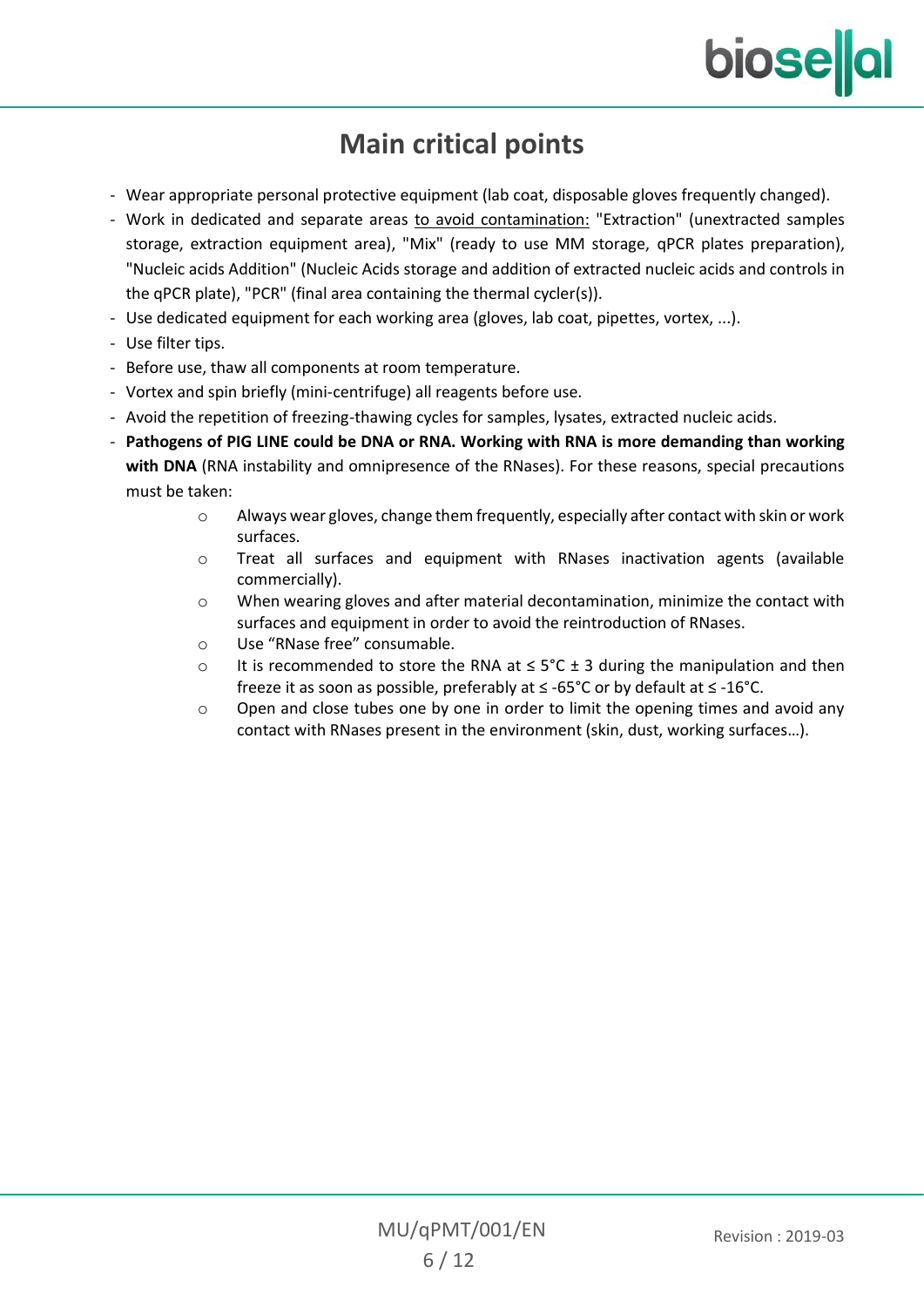# **biose**lal

# **DETECTION OF ToxA OF PMT BY [qPCR](#page-0-5) WITH [BIOTK056](#page-0-1) KIT**

### **Global Procedure**

- **1) Establish [qPCR](#page-0-5) plate setup** defining each sample position and **including the following controls**:
- **Negative Control Sample (NCS)**: water (or PBS) replaces the sample from the first step of sample preparation.

This control is mandatory for each extraction series.

- **Negative Amplification Control (NC)**: 5 µl of water RNase/DNase free (Aqua-A, **blue** cap tube) replaces sample Nucleic Acids extract on [qPCR](#page-0-5) plate. This control is recommended when using the kit for the first time or to verify the absence of Master Mix contamination.
- **External Positive Control of Toxina A of Pasteurella mutlocida** (**EPC ToxA [of PMT](#page-0-3)**) : Synthetic DNA provided (tube **[EPCPMT-A](#page-0-7)**, **orange** cap), containing specific target o[f ToxA of PMT.](#page-0-3) This control is mandatory.
- $\wedge$ CAUTION: *EPC tube handling represents nucleic acids contamination hazard, it is thus recommended to open and handle it in a restricted area, away from other PCR components and to take precautions to avoid cross-contamination with nucleic acids extracts during deposit on the [qPCR](#page-0-5) plate.*
	- If available, **a Process Positive Control (MRI),** a weak positive sample is extracted in parallel with tested samples. Afte[r qPCR,](#page-0-5) MRI Ct value will be monitored on a Shewhart control card. Obtaining conform Ct value validates the whole process. In this case, the use of the EPC, provided with the kit, is not mandatory.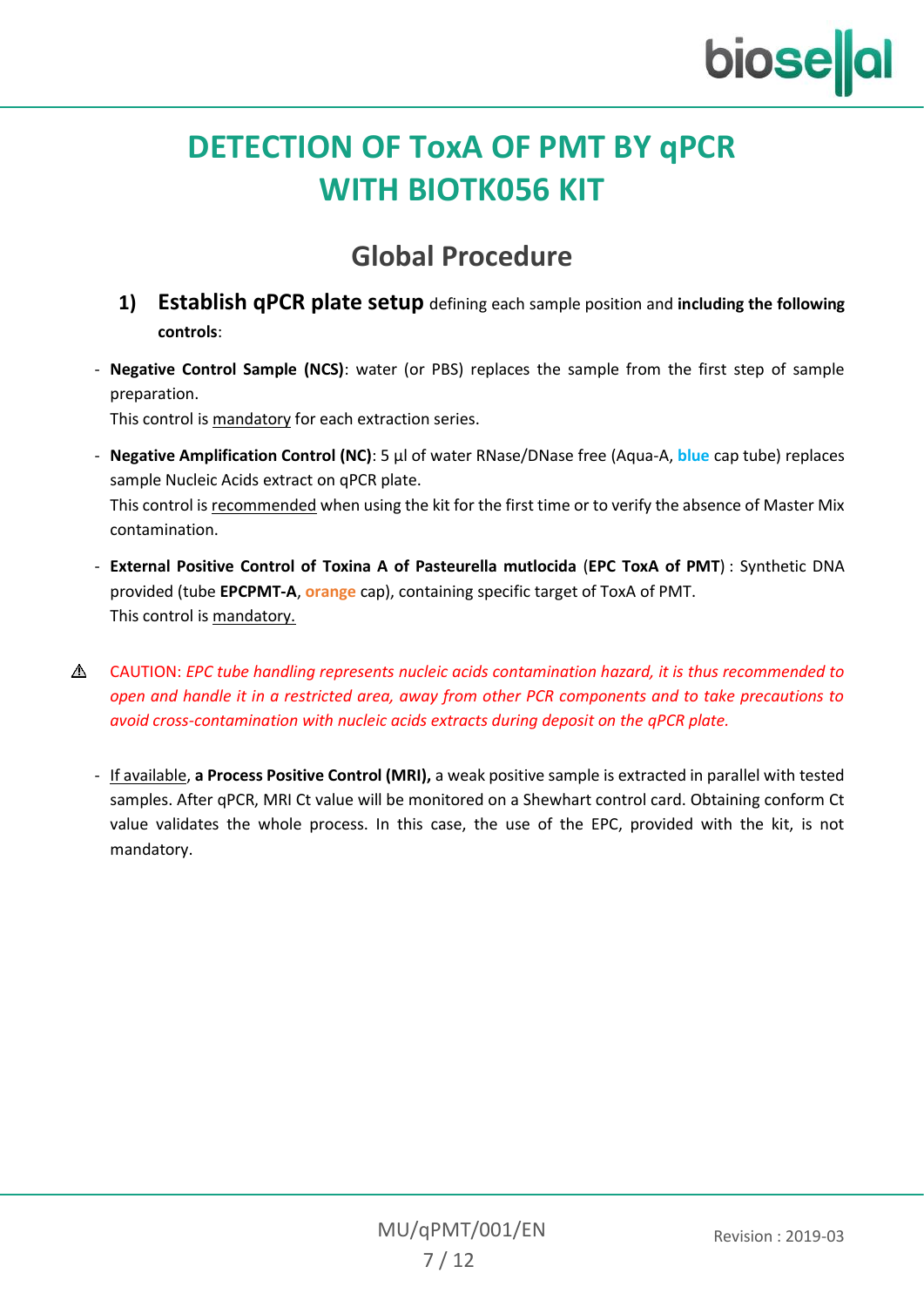# **biose**lal

#### **2) [qPCR](#page-0-5) plate preparation**

#### In the "MIX" dedicated area

1. After thawing, vortex and rapid centrifugation, **transfer 15 µl Master Mi[x MMPMT-A](#page-0-7) (white** cap) in each well of interest (samples and controls).

#### In the "Nucleic Acids addition" dedicated area

2. **Add 5 µl of extracted nucleic acids (or NCS, water, MRI or EPC**: **[EPCPMT-A](#page-0-7) orange** cap tube) in each well of interest. Make sure to pipet out in the bottom of the well, in the Master Mix, and to avoid the formation of bubbles.

*Note: if the exogenous IPC was not added during sample extraction, it can be added directly in the [qPCR](#page-0-5) plate:* - Add 1 μl of IPC (**pink** cap) with the extracted nucleic acids

- Or add directly the IPC (1 μl per reaction) in an aliquot of Master Mix before the deposits of 16 μl of this mix into each well of interest. Then add 5 μl of extracted nucleic acids.

The reaction volume will be increased to 21 μl, without impacting the performances of the [qPCR.](#page-0-5)

3. **Seal the plate with an optically clear sealer** or **close the strip caps**.

In the "PCR" amplification dedicated area

- 4. **Define the thermal cycler parameters** (se[e Table 3,](#page-7-0) [Table 4,](#page-8-0) [Table 5\)](#page-8-1).
- 5. It is recommended to **spin the plate down prior to place it in the thermal cycler**, to prevent drops in the well pit walls.
- 6. Start th[e qPCR](#page-0-5) program. Approximate run time: 70 min.

#### **3) Thermal cycler settings**

This kit was developed and validated on ABI PRISM® 7500 Fast (Applied Biosystems) in standard ramping and confirmed on ABI PRISM® 7500 Fast (Applied Biosystems) in Fast ramping and AriaMx™ (Agilent Technologies, Fast ramping by default) . For other thermal cyclers, contact our technical support.

<span id="page-7-0"></span>

| Table 3. Thermal cycler configuration |                               |                                                |  |  |
|---------------------------------------|-------------------------------|------------------------------------------------|--|--|
| ABI PRISM® 7500 Fast<br>AriaMx™       |                               |                                                |  |  |
| Mode                                  | Quantitation - Standard curve | Quantitative PCR,<br><b>Eluorescence Probe</b> |  |  |
| Ramping                               | Standard<br>or Fast Ramping   | Fast ramping by default                        |  |  |
| <b>Passive Reference</b>              | <b>ROX</b>                    | <b>ROX</b>                                     |  |  |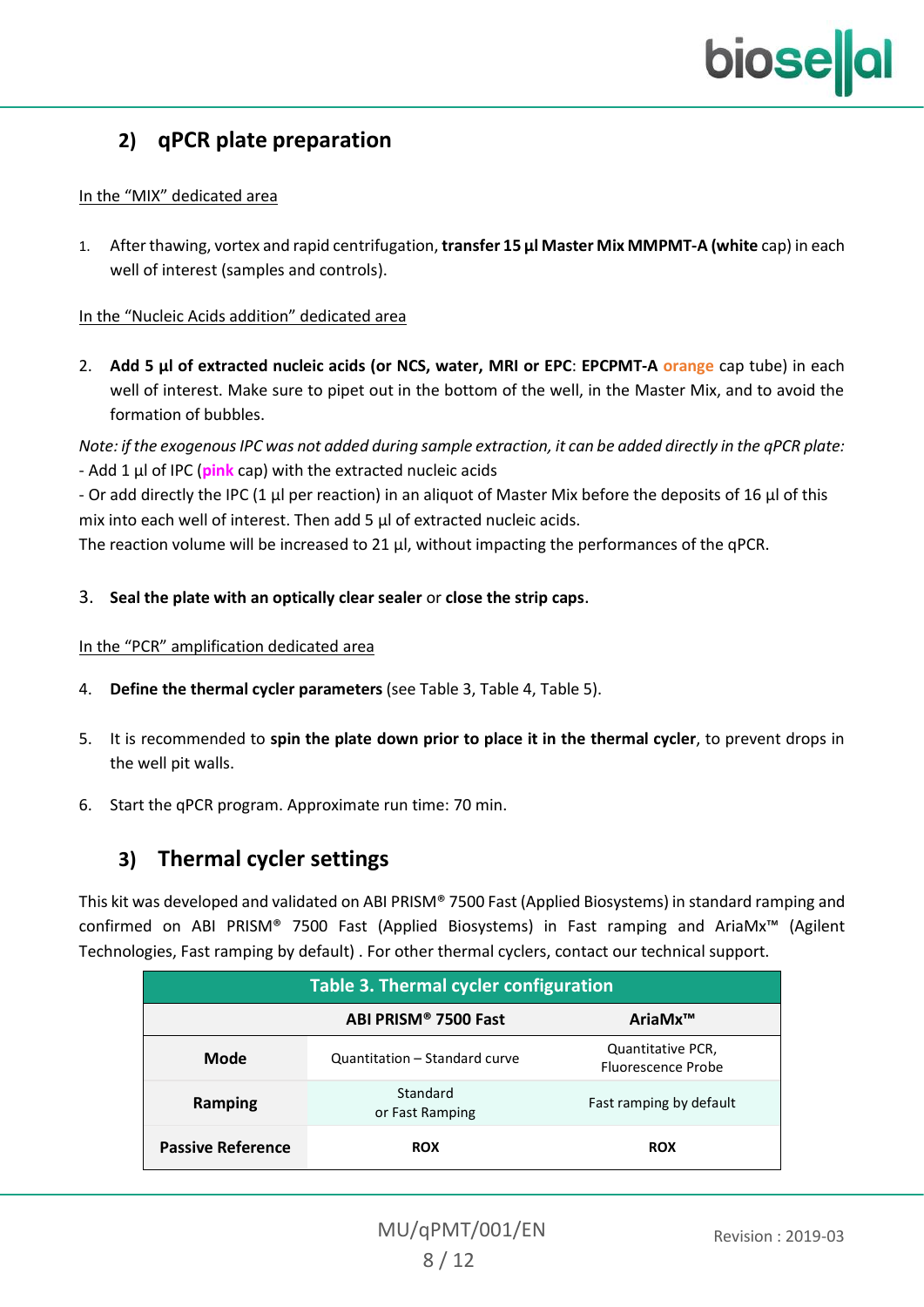# biose al

<span id="page-8-0"></span>

| <b>Table 4. Thermal cycler Settings</b>        |                  |                     |                                                           |  |
|------------------------------------------------|------------------|---------------------|-----------------------------------------------------------|--|
| <b>Target</b>                                  | <b>Detectors</b> |                     | Final Volume / well                                       |  |
|                                                | Reporter         | Quencher            |                                                           |  |
| <b>ToxA of PMT</b>                             | <b>FAM</b>       | NFQ-MGB<br>or None* | 20 µl                                                     |  |
| <b>Exogenous IPC</b>                           | Cy <sub>5</sub>  | NFQ-MGB<br>or None* | $=$ 15 µl Master Mix + 5 µl<br>extracted nucleic acids or |  |
| To assign to samples and controls <sup>+</sup> |                  |                     | $controls^{\dagger}$                                      |  |

\* Depends on the thermal cycler model. Do not hesitate to contact the BioSellal Technical Support (tech@biosellal.com) † Controls are NC (water), NCS (extracted water), EPC and or extracted MRI.

<span id="page-8-1"></span>

| Table 5. PIG/AVIAN Amplification program settings without RT <sup>+</sup> |                              |                    |  |
|---------------------------------------------------------------------------|------------------------------|--------------------|--|
| <b>Standard or Fast ramping</b>                                           |                              |                    |  |
| Cycles                                                                    | <b>Time</b>                  | <b>Temperature</b> |  |
| 1 cycle                                                                   | 5 min                        | $95^{\circ}$ C     |  |
| 40 cycles                                                                 | 10 <sub>sec</sub>            | $95^{\circ}$ C     |  |
|                                                                           | 45 sec<br>+ data acquisition | $60^{\circ}$ C     |  |

**†** optional step, in case ofsimultaneous detection of RNA genomes. Achieving a reverse-transcription (RT) step prior to [PCR](#page-0-4) for the amplification of RNA genomes has no impact on the performances of the Bio-T kit® *Toxin A* of *[Pasteurella](#page-0-0)  [multocida](#page-0-0)* (see the summary of the validation file).

NB: This amplification program is compatible with all Bio-T kits® of the PIG and AVIAN LINES.

# **RESULTS INTERPRETATION**

To analyze and interpret the signals obtained by [qPCR,](#page-0-5) the Threshold must be set up.

The threshold must be assigned carefully in order to obtain the most reproducible result between different manipulations according to the requirements defined in Annex C of the French Standard **NF U47-600 (part 1)**. A consistent set of positives controls, usually an In-house Reference Material (MRI) or the EPC, is used to set the threshold value above the baseline and in the exponential amplification phase of the plot. The Threshold Cycle, named « Ct » or « Cq » (depending on thermal cyclers), corresponds to the intersection between the amplification curves and the threshold line. It allows the relative measurement of the concentration of the target in the PCR reaction when a calibrated extract is analyzed in the same series. The [qPCR](#page-0-5) series is validated if the controls (EPC, MRI, NCS and NC) present valid results, then the result of each sample can be interpreted.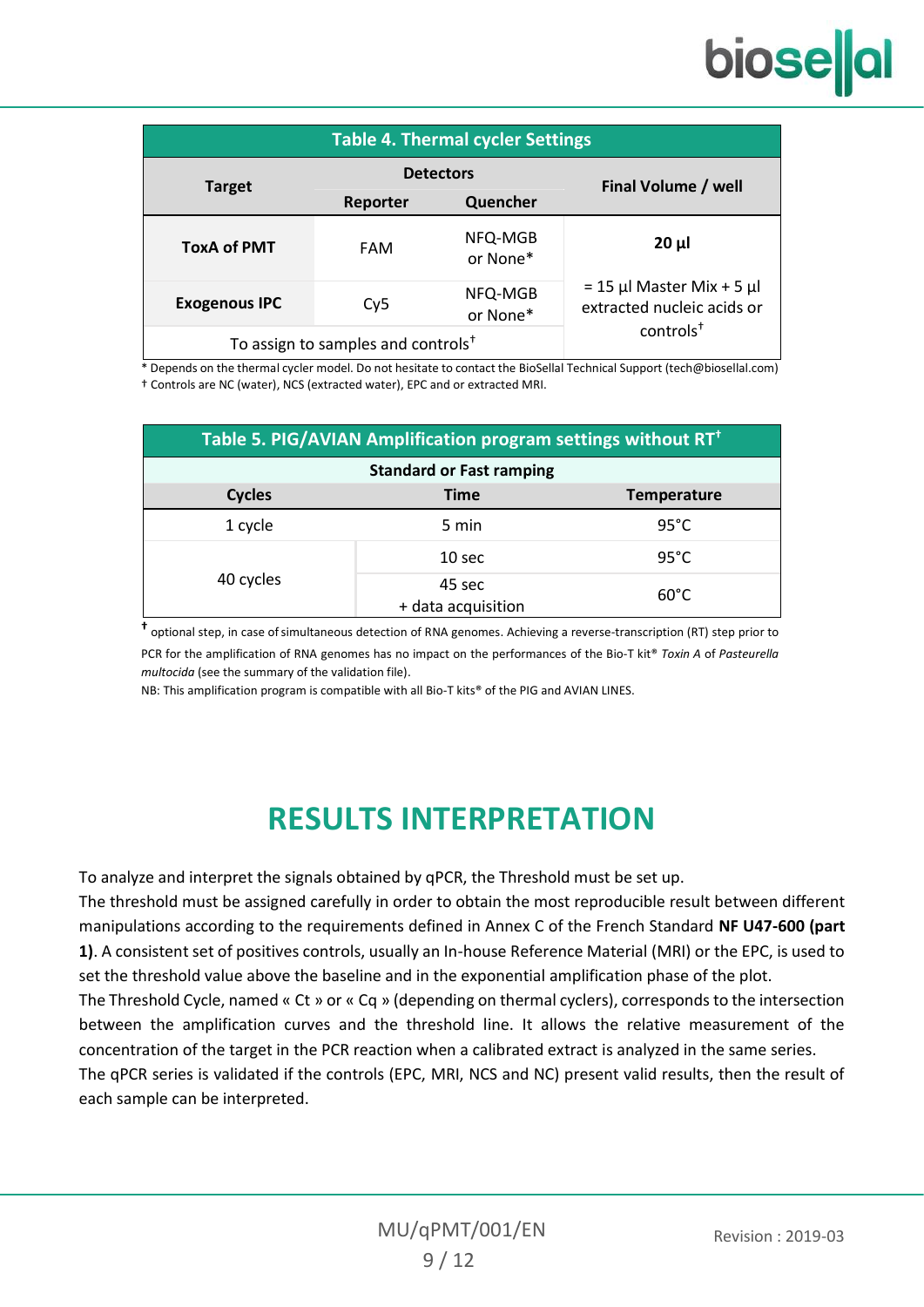# bioselal

#### **Main Scenarios**

#### **Controls Reading**

| Table 6. PCR Controls results interpretation                                                                  |                    |                                        |                                                                                                                                                                                                                   |
|---------------------------------------------------------------------------------------------------------------|--------------------|----------------------------------------|-------------------------------------------------------------------------------------------------------------------------------------------------------------------------------------------------------------------|
| <b>Targets</b>                                                                                                |                    |                                        |                                                                                                                                                                                                                   |
|                                                                                                               | <b>ToxA of PMT</b> | <b>Exogenous IPC</b>                   | Interpretation                                                                                                                                                                                                    |
|                                                                                                               | (FAM)              | (Cy5)                                  |                                                                                                                                                                                                                   |
| <b>NCS</b>                                                                                                    | <b>Neg</b>         | Pos                                    | <b>Valid</b>                                                                                                                                                                                                      |
| <b>Negative Control</b><br>Sample                                                                             | Pos                | Pos                                    | Contamination with a positive/negative sample<br>during extraction step or during qPCR plate<br>preparation.                                                                                                      |
| <b>MANDATORY</b>                                                                                              | <b>Neg</b>         | <b>Neg</b>                             | Omission of exogenous IPC<br>addition?<br>Defective extraction?                                                                                                                                                   |
| <b>NC</b>                                                                                                     | <b>Neg</b>         | <b>Neg</b>                             | <b>Valid</b>                                                                                                                                                                                                      |
| <b>Negative PCR Control</b><br><b>OPTIONAL</b>                                                                |                    | At least one of the two targets<br>Pos | Contamination with a negative or a positive<br>sample during PCR plate preparation?<br>or Master Mix / Water contamination?                                                                                       |
| <b>FPC</b><br>ToxA of PMT PCR<br>external positive<br>control<br><b>MANDATORY</b><br><b>IN ABSENCE OF MRI</b> | Pos*               | <b>Neg</b>                             | <b>Valid</b>                                                                                                                                                                                                      |
|                                                                                                               | <b>Neg</b>         | <b>Neg</b>                             | Problem during qPCR plate preparation: Master<br>Mix error? EPC omission?                                                                                                                                         |
|                                                                                                               | Pos*               | Pos                                    | Contamination with a sample during qPCR plate<br>preparation?                                                                                                                                                     |
|                                                                                                               | Pos <sup>†</sup>   | Pos <sup>Y</sup>                       | <b>Valid</b>                                                                                                                                                                                                      |
| Sample process<br>positive Control<br><b>MRI</b><br><b>RECOMMENDED</b><br><b>IF AVAILABLE</b>                 | <b>Neg</b>         | <b>Neg</b>                             | Problem during qPCR plate preparation: Master<br>Mix error? Nucleic acids extract omission or<br>extract not in contact with Master Mix?<br>Process drift: extraction and/or qPCR ?                               |
|                                                                                                               | <b>Neg</b>         | Pos <sup>¥</sup>                       | Process drift: extraction (in case of exogenous IPC<br>addition directly into qPCR plate and not during<br>extraction)<br>Problem with MRI preparation?<br>Degradation of the sample process positive<br>control? |

\* The Ct value obtained must be conform with the value indicated on the Certificate of Analysis (CA).

† The Ct value must be included within control card limits.

¥ The obtained Ct value depends on the thermal cycler, the sample type and the used extraction protocol. IPC Ct values for recommended extraction protocols are available upon request. BioSellal recommends you determine your own maximal IPC Ct value depending on your own extraction method and thermal cycler.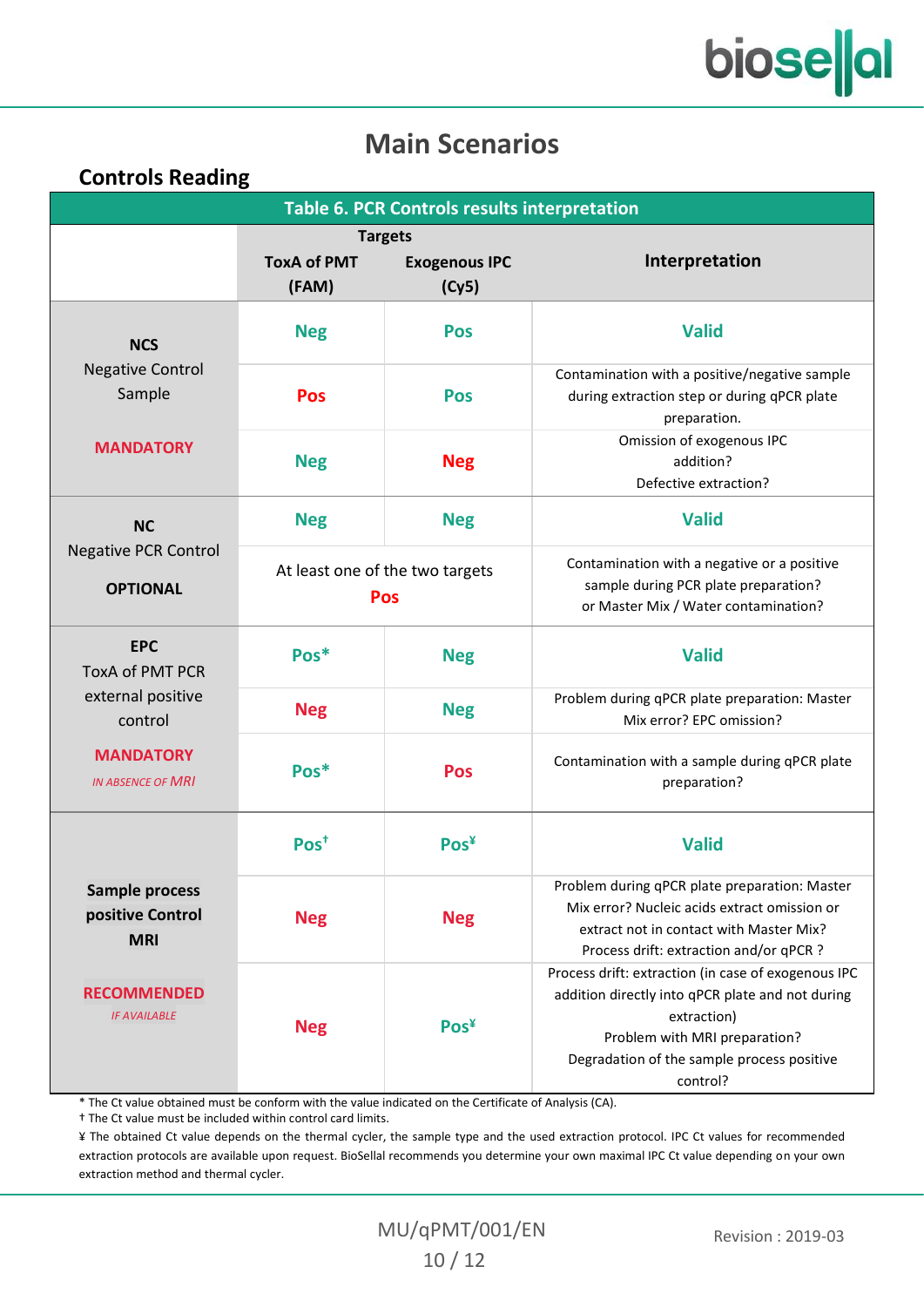#### **Samples Reading**

| Table 7. Different types of results obtained for the samples |                               |                                                                                                                                                                                                                                                                                                                         |
|--------------------------------------------------------------|-------------------------------|-------------------------------------------------------------------------------------------------------------------------------------------------------------------------------------------------------------------------------------------------------------------------------------------------------------------------|
| <b>Targets</b>                                               |                               |                                                                                                                                                                                                                                                                                                                         |
| <b>ToxA of PMT</b><br>(FAM)                                  | <b>Exogenous IPC</b><br>(Cy5) | Interpretation                                                                                                                                                                                                                                                                                                          |
| <b>Neg</b>                                                   | $Pos*$                        | <b>Negative or Undetected</b>                                                                                                                                                                                                                                                                                           |
| Pos                                                          |                               | <b>Positive or Detected</b>                                                                                                                                                                                                                                                                                             |
| Pos                                                          | Neg or Ct>35                  | <b>Positive or Detected</b><br>Problem during the IPC addition?<br>Presence of inhibitors <sup>+</sup> ?<br>Competition with the main target?                                                                                                                                                                           |
| Neg                                                          | Neg or Ct>35                  | Uninterpretable<br>Risk of low positive sample non-detection<br>$=$ Repeat the analysis<br>Nucleic acids extract omission or extract not in<br>contact with Master Mix?<br>Presence of inhibitors <sup>+</sup> ?<br>Nucleic acids degradation in the sample?<br>Problem during the IPC addition?<br>Extraction problem? |

\* The obtained Ct value depends on the thermal cycler, the sample type and the used extraction protocol. This value must be, at least, included within the specified range in the certificate of analysis (CA). Ct values for IPC using the recommended extraction protocols are available upon request. BioSellal recommends you determine your own maximal IPC Ct value depending on your own extraction method and thermal cycler. ⱡ In case of inhibition suspicion, 1) Repeat th[e qPCR](#page-0-5) with the dilution of extracted nucleic acids at 1/10 or 1/100 in the DNase/RNase free water. 2)Restart the analysis from the extraction step.